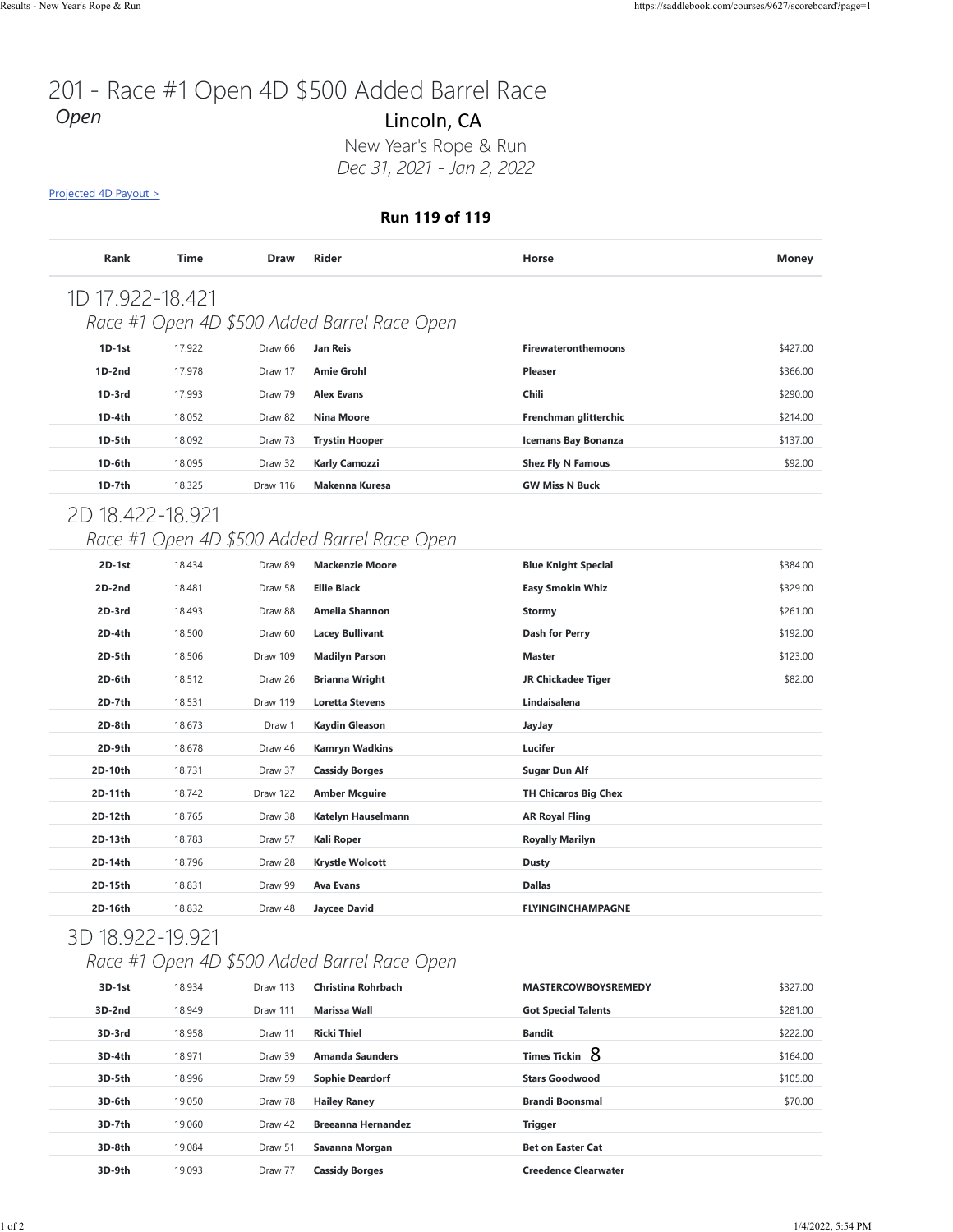| <b>Ricki Thiel</b><br>Mambo<br>3D-9th<br>19.093<br>Draw 52<br>Sassy 7<br>3D-11th<br>19.101<br><b>Cassandra Blevins</b><br>Draw 18<br>3D-12th<br>19.126<br>Draw 84<br>Jaeden Barmettler<br>Fame A Go Go<br>3D-13th<br>19.187<br>Draw 97<br><b>Macy Hamer</b><br><b>Midget</b><br>3D-14th<br>19.217<br>Draw 120<br>Kayla Gwin<br>Dolled up conclusion<br>19.250<br>Alexis Dianna Richardson<br>3D-15th<br>Draw 10<br>Janie's french moxie<br>3D-16th<br>19.273<br>Draw 112<br>Whiskey<br><b>Paisley Gomez</b><br>3D-17th<br>19.281<br>Draw 29<br><b>Megan Sharp</b><br><b>Better Be Bugs</b><br>3D-18th<br>19.303<br>Draw 75<br><b>Tracy Hart</b><br>Jackson Junior<br>3D-19th<br>19.305<br>Draw 34<br><b>Janette Sundstedt</b><br>NotThrowNAwayMyShot<br>19.322<br><b>Frost This Gal</b><br>3D-20th<br>Draw 3<br>Nataushia Morales<br>3D-21st<br>19.351<br>Draw 117<br><b>Clara Lawless</b><br><b>Stormin Anniversary</b><br>3D-22nd<br>19.385<br>Draw 61<br><b>Sheri Hintz</b><br><b>Beda Not Judge</b><br>3D-23rd<br>Voodoo<br>19.447<br>Draw 100<br>Savanah Gulden<br>3D-24th<br>19.455<br>Draw 43<br>Nataushia Morales<br><b>Jax King Caesar</b><br>3D-25th<br>19.465<br>Draw 31<br><b>Tina Garcia</b><br>Waitin on a Woman<br>3D-26th<br>19.520<br>Draw 92<br><b>Adalynn Scheitlin</b><br><b>Hickorys Gin Dancer</b><br>3D-27th<br>19.529<br>Draw 68<br><b>Addy Sarasy</b><br>Hoola | © 2022, SaddleBook, LLC. All rights reserved. Please read ourprivacy statement and understand the benefits of ourterms of use.<br>1/4/2022, 5:54 PM |  |  |  |
|-----------------------------------------------------------------------------------------------------------------------------------------------------------------------------------------------------------------------------------------------------------------------------------------------------------------------------------------------------------------------------------------------------------------------------------------------------------------------------------------------------------------------------------------------------------------------------------------------------------------------------------------------------------------------------------------------------------------------------------------------------------------------------------------------------------------------------------------------------------------------------------------------------------------------------------------------------------------------------------------------------------------------------------------------------------------------------------------------------------------------------------------------------------------------------------------------------------------------------------------------------------------------------------------------------------------------------------------------------------------------------------------|-----------------------------------------------------------------------------------------------------------------------------------------------------|--|--|--|
|                                                                                                                                                                                                                                                                                                                                                                                                                                                                                                                                                                                                                                                                                                                                                                                                                                                                                                                                                                                                                                                                                                                                                                                                                                                                                                                                                                                         |                                                                                                                                                     |  |  |  |
|                                                                                                                                                                                                                                                                                                                                                                                                                                                                                                                                                                                                                                                                                                                                                                                                                                                                                                                                                                                                                                                                                                                                                                                                                                                                                                                                                                                         |                                                                                                                                                     |  |  |  |
|                                                                                                                                                                                                                                                                                                                                                                                                                                                                                                                                                                                                                                                                                                                                                                                                                                                                                                                                                                                                                                                                                                                                                                                                                                                                                                                                                                                         |                                                                                                                                                     |  |  |  |
|                                                                                                                                                                                                                                                                                                                                                                                                                                                                                                                                                                                                                                                                                                                                                                                                                                                                                                                                                                                                                                                                                                                                                                                                                                                                                                                                                                                         |                                                                                                                                                     |  |  |  |
|                                                                                                                                                                                                                                                                                                                                                                                                                                                                                                                                                                                                                                                                                                                                                                                                                                                                                                                                                                                                                                                                                                                                                                                                                                                                                                                                                                                         |                                                                                                                                                     |  |  |  |
|                                                                                                                                                                                                                                                                                                                                                                                                                                                                                                                                                                                                                                                                                                                                                                                                                                                                                                                                                                                                                                                                                                                                                                                                                                                                                                                                                                                         |                                                                                                                                                     |  |  |  |
|                                                                                                                                                                                                                                                                                                                                                                                                                                                                                                                                                                                                                                                                                                                                                                                                                                                                                                                                                                                                                                                                                                                                                                                                                                                                                                                                                                                         |                                                                                                                                                     |  |  |  |
|                                                                                                                                                                                                                                                                                                                                                                                                                                                                                                                                                                                                                                                                                                                                                                                                                                                                                                                                                                                                                                                                                                                                                                                                                                                                                                                                                                                         |                                                                                                                                                     |  |  |  |
|                                                                                                                                                                                                                                                                                                                                                                                                                                                                                                                                                                                                                                                                                                                                                                                                                                                                                                                                                                                                                                                                                                                                                                                                                                                                                                                                                                                         |                                                                                                                                                     |  |  |  |
|                                                                                                                                                                                                                                                                                                                                                                                                                                                                                                                                                                                                                                                                                                                                                                                                                                                                                                                                                                                                                                                                                                                                                                                                                                                                                                                                                                                         |                                                                                                                                                     |  |  |  |
|                                                                                                                                                                                                                                                                                                                                                                                                                                                                                                                                                                                                                                                                                                                                                                                                                                                                                                                                                                                                                                                                                                                                                                                                                                                                                                                                                                                         |                                                                                                                                                     |  |  |  |
|                                                                                                                                                                                                                                                                                                                                                                                                                                                                                                                                                                                                                                                                                                                                                                                                                                                                                                                                                                                                                                                                                                                                                                                                                                                                                                                                                                                         |                                                                                                                                                     |  |  |  |
|                                                                                                                                                                                                                                                                                                                                                                                                                                                                                                                                                                                                                                                                                                                                                                                                                                                                                                                                                                                                                                                                                                                                                                                                                                                                                                                                                                                         |                                                                                                                                                     |  |  |  |
|                                                                                                                                                                                                                                                                                                                                                                                                                                                                                                                                                                                                                                                                                                                                                                                                                                                                                                                                                                                                                                                                                                                                                                                                                                                                                                                                                                                         |                                                                                                                                                     |  |  |  |
|                                                                                                                                                                                                                                                                                                                                                                                                                                                                                                                                                                                                                                                                                                                                                                                                                                                                                                                                                                                                                                                                                                                                                                                                                                                                                                                                                                                         |                                                                                                                                                     |  |  |  |
|                                                                                                                                                                                                                                                                                                                                                                                                                                                                                                                                                                                                                                                                                                                                                                                                                                                                                                                                                                                                                                                                                                                                                                                                                                                                                                                                                                                         |                                                                                                                                                     |  |  |  |
|                                                                                                                                                                                                                                                                                                                                                                                                                                                                                                                                                                                                                                                                                                                                                                                                                                                                                                                                                                                                                                                                                                                                                                                                                                                                                                                                                                                         |                                                                                                                                                     |  |  |  |
|                                                                                                                                                                                                                                                                                                                                                                                                                                                                                                                                                                                                                                                                                                                                                                                                                                                                                                                                                                                                                                                                                                                                                                                                                                                                                                                                                                                         |                                                                                                                                                     |  |  |  |
|                                                                                                                                                                                                                                                                                                                                                                                                                                                                                                                                                                                                                                                                                                                                                                                                                                                                                                                                                                                                                                                                                                                                                                                                                                                                                                                                                                                         |                                                                                                                                                     |  |  |  |
|                                                                                                                                                                                                                                                                                                                                                                                                                                                                                                                                                                                                                                                                                                                                                                                                                                                                                                                                                                                                                                                                                                                                                                                                                                                                                                                                                                                         |                                                                                                                                                     |  |  |  |
|                                                                                                                                                                                                                                                                                                                                                                                                                                                                                                                                                                                                                                                                                                                                                                                                                                                                                                                                                                                                                                                                                                                                                                                                                                                                                                                                                                                         |                                                                                                                                                     |  |  |  |
|                                                                                                                                                                                                                                                                                                                                                                                                                                                                                                                                                                                                                                                                                                                                                                                                                                                                                                                                                                                                                                                                                                                                                                                                                                                                                                                                                                                         |                                                                                                                                                     |  |  |  |
|                                                                                                                                                                                                                                                                                                                                                                                                                                                                                                                                                                                                                                                                                                                                                                                                                                                                                                                                                                                                                                                                                                                                                                                                                                                                                                                                                                                         |                                                                                                                                                     |  |  |  |
|                                                                                                                                                                                                                                                                                                                                                                                                                                                                                                                                                                                                                                                                                                                                                                                                                                                                                                                                                                                                                                                                                                                                                                                                                                                                                                                                                                                         |                                                                                                                                                     |  |  |  |
|                                                                                                                                                                                                                                                                                                                                                                                                                                                                                                                                                                                                                                                                                                                                                                                                                                                                                                                                                                                                                                                                                                                                                                                                                                                                                                                                                                                         |                                                                                                                                                     |  |  |  |
|                                                                                                                                                                                                                                                                                                                                                                                                                                                                                                                                                                                                                                                                                                                                                                                                                                                                                                                                                                                                                                                                                                                                                                                                                                                                                                                                                                                         |                                                                                                                                                     |  |  |  |
|                                                                                                                                                                                                                                                                                                                                                                                                                                                                                                                                                                                                                                                                                                                                                                                                                                                                                                                                                                                                                                                                                                                                                                                                                                                                                                                                                                                         |                                                                                                                                                     |  |  |  |
|                                                                                                                                                                                                                                                                                                                                                                                                                                                                                                                                                                                                                                                                                                                                                                                                                                                                                                                                                                                                                                                                                                                                                                                                                                                                                                                                                                                         |                                                                                                                                                     |  |  |  |
|                                                                                                                                                                                                                                                                                                                                                                                                                                                                                                                                                                                                                                                                                                                                                                                                                                                                                                                                                                                                                                                                                                                                                                                                                                                                                                                                                                                         |                                                                                                                                                     |  |  |  |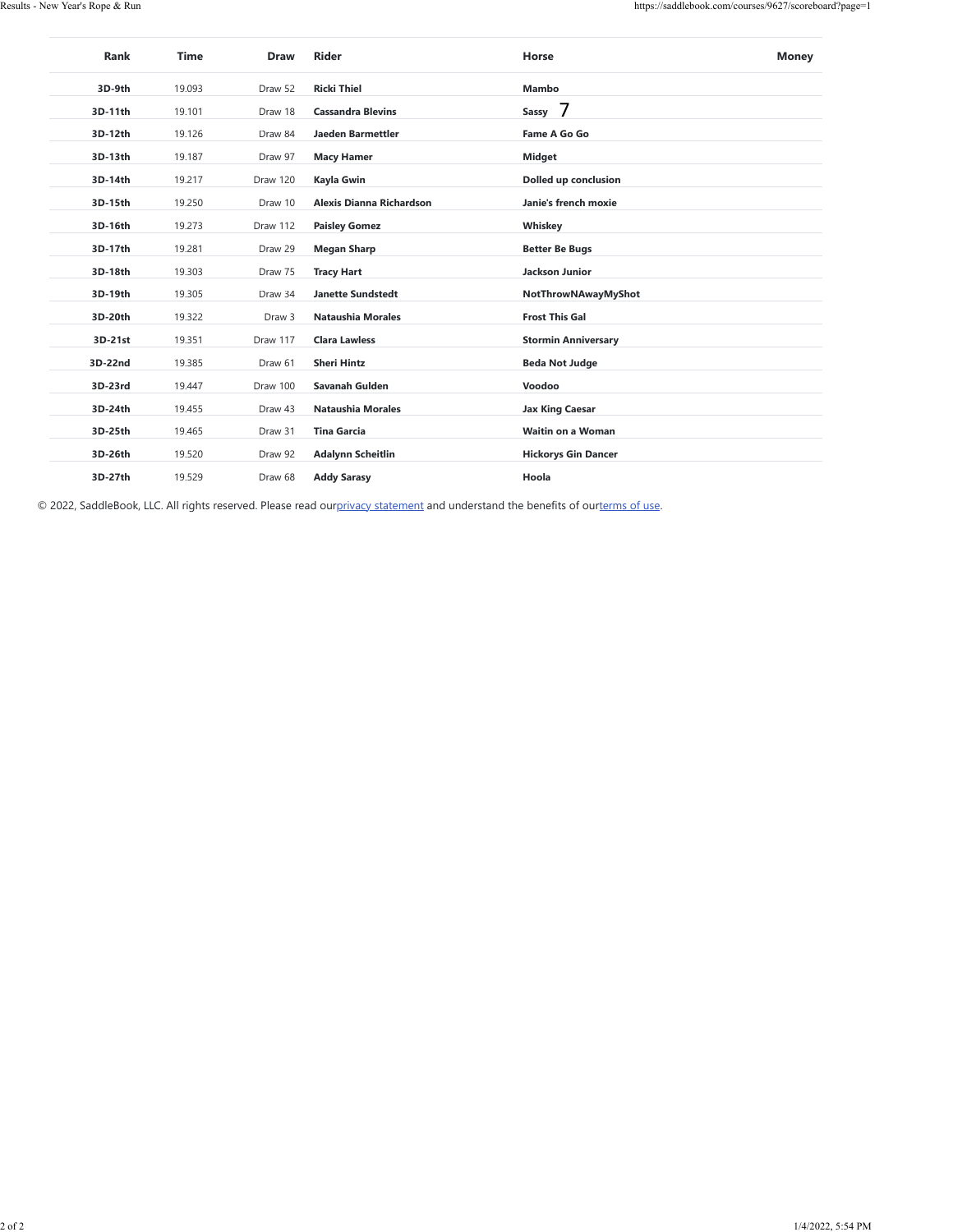## 201 - Race #1 Open 4D \$500 Added Barrel Race *Open*

New Year's Rope & Run *Dec 31, 2021 - Jan 2, 2022*

[Projected 4D Payout >](https://saddlebook.com/courses/9627/scoreboard?page=2#payout-projection-9627)

#### **Run 119 of 119**

| <b>Rank</b>      | Time   | <b>Draw</b> | <b>Rider</b>                                 | Horse                          | <b>Money</b> |
|------------------|--------|-------------|----------------------------------------------|--------------------------------|--------------|
| 3D 18.922-19.921 |        |             |                                              |                                |              |
|                  |        |             | Race #1 Open 4D \$500 Added Barrel Race Open |                                |              |
| 3D-28th          | 19.534 | Draw 19     | <b>Tiana Shusta</b>                          | Arrow                          |              |
| 3D-29th          | 19.594 | Draw 91     | <b>Baylee Ahrens</b>                         | <b>Handsome Cashin In Rich</b> |              |
| 3D-30th          | 19.670 | Draw 123    | <b>Julia Howard</b>                          | <b>Miss Stoli Cash</b>         |              |
| 3D-31st          | 19.673 | Draw 2      | <b>Hailey Raney</b>                          | <b>LS Dash N Smash</b>         |              |
| 3D-32nd          | 19.751 | Draw 53     | <b>Mindy Whitney</b>                         | <b>Cielo Hot Chic</b>          |              |
| 3D-33rd          | 19.752 | Draw 67     | Delisa Fracchia                              | <b>JF Frosted Famous</b>       |              |
| 3D-34th          | 19.767 | Draw 9      | <b>Dianna Malley</b>                         | Tipsy                          |              |
| 3D-35th          | 19.806 | Draw 54     | <b>Cadence Kurtz</b>                         | <b>Coronas Jolla</b>           |              |
| 3D-36th          | 19.884 | Draw 56     | Honnalei Schallmo                            | <b>Stingin lil scorpion</b>    |              |
| 3D-37th          | 19.899 | Draw 13     | Shauna Sullivan                              | <b>Docs Majic Sunfrost</b>     |              |

### 4D 19.922 to end

### *Race #1 Open 4D \$500 Added Barrel Race Open*

| 4D-2nd<br>19.978<br>\$244.00<br>Draw 80<br><b>Holly Petersen</b><br>Pete<br>4D-3rd<br>19.995<br><b>Sophie Deardorf</b><br><b>Ten Carats</b><br>\$193.00<br>Draw 15<br>4D-4th<br>20.033<br><b>Krystle Wolcott</b><br><b>Hair Pin Gator</b><br>\$142.00<br>Draw 98<br>4D-5th<br>20.035<br><b>Brianna Wright</b><br>NaturallyimaStripper<br>\$91.00<br>Draw 71<br>4D-6th<br>20.041<br>Draw 103<br><b>Sneaks</b><br>\$31.00<br><b>Maddy Hein</b><br>4D-6th<br>20.041<br>Draw 102<br>Tallyho<br>\$31.00<br>Lauren Kenyon<br>HashtagImAFrenchGuy $6$<br>4D-8th<br>20.084<br>Draw 12<br><b>Allison Clouse</b><br><b>Win Calls The Heart</b><br>4D-9th<br>20.176<br><b>Krystle Wolcott</b><br>Draw 64<br>5<br><b>Rooster Freckles Bar</b><br>4D-10th<br>20.196<br>Jennifer Breiner<br>Draw 63<br>4D-11th<br>20.357<br>Draw 95<br><b>Lacey Martin</b><br>Pretzel<br>4D-12th<br>20.363<br>Draw 110<br><b>Cadence Kurtz</b><br>Gunslinger<br>4D-13th<br><b>Simon Sez So</b><br>20.389<br>Draw 87<br><b>Gabriella Gregory</b><br>4D-14th<br>20.422<br><b>Trinity Reynolds</b><br><b>Hey Golly Miss Molley</b><br>Draw 40<br>4D-15th<br>20.491<br>Draw 20<br><b>Claire Alred</b><br>Cricket<br>4D-16th<br>20.563<br>Draw 25<br><b>Veronica Smith</b><br><b>Paint Me Cool</b><br>4D-17th<br>20.688<br>Draw 104<br><b>Michelle Norrell</b><br>Legacy<br>4D-18th<br>20.720<br>Draw 6<br>Julia Howard<br>Jenos Red Ryder<br>4D-19th<br><b>Chloe Kent</b><br>Cookie<br>20.754<br>Draw 96<br>4D-20th<br>20.824<br>Draw 47<br><b>Betsy Theis</b><br><b>Buttermilk</b><br>4D-21st<br>20.836<br><b>Vivian Guerrero</b><br>Draw 76<br><b>KCS Easy Streak</b><br>4D-22nd<br><b>Blues Clues</b><br>20.879<br>Draw 33<br>Victoria Rosa<br>4D-23rd<br>Dream girl dun in lace<br>21.354<br>Draw 118<br><b>Nelda Reyes</b><br>4D-24th<br>21.374<br>Draw 36<br><b>MORGAN GREEN</b><br>SOFLYLUCKYFRENCHMAN<br>4D-25th<br>21.453<br><b>Ann Williamson</b><br><b>An Elusive Cutter</b><br>Draw 45 | 4D-1st | 19.941 | Draw 90 | <b>Ashley Hagens</b> | <b>Two Percent</b> | \$284.00 |
|------------------------------------------------------------------------------------------------------------------------------------------------------------------------------------------------------------------------------------------------------------------------------------------------------------------------------------------------------------------------------------------------------------------------------------------------------------------------------------------------------------------------------------------------------------------------------------------------------------------------------------------------------------------------------------------------------------------------------------------------------------------------------------------------------------------------------------------------------------------------------------------------------------------------------------------------------------------------------------------------------------------------------------------------------------------------------------------------------------------------------------------------------------------------------------------------------------------------------------------------------------------------------------------------------------------------------------------------------------------------------------------------------------------------------------------------------------------------------------------------------------------------------------------------------------------------------------------------------------------------------------------------------------------------------------------------------------------------------------------------------------------------------------------------------------------------------------------------------------------------------------------------------------------------------------------------------------------|--------|--------|---------|----------------------|--------------------|----------|
|                                                                                                                                                                                                                                                                                                                                                                                                                                                                                                                                                                                                                                                                                                                                                                                                                                                                                                                                                                                                                                                                                                                                                                                                                                                                                                                                                                                                                                                                                                                                                                                                                                                                                                                                                                                                                                                                                                                                                                  |        |        |         |                      |                    |          |
|                                                                                                                                                                                                                                                                                                                                                                                                                                                                                                                                                                                                                                                                                                                                                                                                                                                                                                                                                                                                                                                                                                                                                                                                                                                                                                                                                                                                                                                                                                                                                                                                                                                                                                                                                                                                                                                                                                                                                                  |        |        |         |                      |                    |          |
|                                                                                                                                                                                                                                                                                                                                                                                                                                                                                                                                                                                                                                                                                                                                                                                                                                                                                                                                                                                                                                                                                                                                                                                                                                                                                                                                                                                                                                                                                                                                                                                                                                                                                                                                                                                                                                                                                                                                                                  |        |        |         |                      |                    |          |
|                                                                                                                                                                                                                                                                                                                                                                                                                                                                                                                                                                                                                                                                                                                                                                                                                                                                                                                                                                                                                                                                                                                                                                                                                                                                                                                                                                                                                                                                                                                                                                                                                                                                                                                                                                                                                                                                                                                                                                  |        |        |         |                      |                    |          |
|                                                                                                                                                                                                                                                                                                                                                                                                                                                                                                                                                                                                                                                                                                                                                                                                                                                                                                                                                                                                                                                                                                                                                                                                                                                                                                                                                                                                                                                                                                                                                                                                                                                                                                                                                                                                                                                                                                                                                                  |        |        |         |                      |                    |          |
|                                                                                                                                                                                                                                                                                                                                                                                                                                                                                                                                                                                                                                                                                                                                                                                                                                                                                                                                                                                                                                                                                                                                                                                                                                                                                                                                                                                                                                                                                                                                                                                                                                                                                                                                                                                                                                                                                                                                                                  |        |        |         |                      |                    |          |
|                                                                                                                                                                                                                                                                                                                                                                                                                                                                                                                                                                                                                                                                                                                                                                                                                                                                                                                                                                                                                                                                                                                                                                                                                                                                                                                                                                                                                                                                                                                                                                                                                                                                                                                                                                                                                                                                                                                                                                  |        |        |         |                      |                    |          |
|                                                                                                                                                                                                                                                                                                                                                                                                                                                                                                                                                                                                                                                                                                                                                                                                                                                                                                                                                                                                                                                                                                                                                                                                                                                                                                                                                                                                                                                                                                                                                                                                                                                                                                                                                                                                                                                                                                                                                                  |        |        |         |                      |                    |          |
|                                                                                                                                                                                                                                                                                                                                                                                                                                                                                                                                                                                                                                                                                                                                                                                                                                                                                                                                                                                                                                                                                                                                                                                                                                                                                                                                                                                                                                                                                                                                                                                                                                                                                                                                                                                                                                                                                                                                                                  |        |        |         |                      |                    |          |
|                                                                                                                                                                                                                                                                                                                                                                                                                                                                                                                                                                                                                                                                                                                                                                                                                                                                                                                                                                                                                                                                                                                                                                                                                                                                                                                                                                                                                                                                                                                                                                                                                                                                                                                                                                                                                                                                                                                                                                  |        |        |         |                      |                    |          |
|                                                                                                                                                                                                                                                                                                                                                                                                                                                                                                                                                                                                                                                                                                                                                                                                                                                                                                                                                                                                                                                                                                                                                                                                                                                                                                                                                                                                                                                                                                                                                                                                                                                                                                                                                                                                                                                                                                                                                                  |        |        |         |                      |                    |          |
|                                                                                                                                                                                                                                                                                                                                                                                                                                                                                                                                                                                                                                                                                                                                                                                                                                                                                                                                                                                                                                                                                                                                                                                                                                                                                                                                                                                                                                                                                                                                                                                                                                                                                                                                                                                                                                                                                                                                                                  |        |        |         |                      |                    |          |
|                                                                                                                                                                                                                                                                                                                                                                                                                                                                                                                                                                                                                                                                                                                                                                                                                                                                                                                                                                                                                                                                                                                                                                                                                                                                                                                                                                                                                                                                                                                                                                                                                                                                                                                                                                                                                                                                                                                                                                  |        |        |         |                      |                    |          |
|                                                                                                                                                                                                                                                                                                                                                                                                                                                                                                                                                                                                                                                                                                                                                                                                                                                                                                                                                                                                                                                                                                                                                                                                                                                                                                                                                                                                                                                                                                                                                                                                                                                                                                                                                                                                                                                                                                                                                                  |        |        |         |                      |                    |          |
|                                                                                                                                                                                                                                                                                                                                                                                                                                                                                                                                                                                                                                                                                                                                                                                                                                                                                                                                                                                                                                                                                                                                                                                                                                                                                                                                                                                                                                                                                                                                                                                                                                                                                                                                                                                                                                                                                                                                                                  |        |        |         |                      |                    |          |
|                                                                                                                                                                                                                                                                                                                                                                                                                                                                                                                                                                                                                                                                                                                                                                                                                                                                                                                                                                                                                                                                                                                                                                                                                                                                                                                                                                                                                                                                                                                                                                                                                                                                                                                                                                                                                                                                                                                                                                  |        |        |         |                      |                    |          |
|                                                                                                                                                                                                                                                                                                                                                                                                                                                                                                                                                                                                                                                                                                                                                                                                                                                                                                                                                                                                                                                                                                                                                                                                                                                                                                                                                                                                                                                                                                                                                                                                                                                                                                                                                                                                                                                                                                                                                                  |        |        |         |                      |                    |          |
|                                                                                                                                                                                                                                                                                                                                                                                                                                                                                                                                                                                                                                                                                                                                                                                                                                                                                                                                                                                                                                                                                                                                                                                                                                                                                                                                                                                                                                                                                                                                                                                                                                                                                                                                                                                                                                                                                                                                                                  |        |        |         |                      |                    |          |
|                                                                                                                                                                                                                                                                                                                                                                                                                                                                                                                                                                                                                                                                                                                                                                                                                                                                                                                                                                                                                                                                                                                                                                                                                                                                                                                                                                                                                                                                                                                                                                                                                                                                                                                                                                                                                                                                                                                                                                  |        |        |         |                      |                    |          |
|                                                                                                                                                                                                                                                                                                                                                                                                                                                                                                                                                                                                                                                                                                                                                                                                                                                                                                                                                                                                                                                                                                                                                                                                                                                                                                                                                                                                                                                                                                                                                                                                                                                                                                                                                                                                                                                                                                                                                                  |        |        |         |                      |                    |          |
|                                                                                                                                                                                                                                                                                                                                                                                                                                                                                                                                                                                                                                                                                                                                                                                                                                                                                                                                                                                                                                                                                                                                                                                                                                                                                                                                                                                                                                                                                                                                                                                                                                                                                                                                                                                                                                                                                                                                                                  |        |        |         |                      |                    |          |
|                                                                                                                                                                                                                                                                                                                                                                                                                                                                                                                                                                                                                                                                                                                                                                                                                                                                                                                                                                                                                                                                                                                                                                                                                                                                                                                                                                                                                                                                                                                                                                                                                                                                                                                                                                                                                                                                                                                                                                  |        |        |         |                      |                    |          |
|                                                                                                                                                                                                                                                                                                                                                                                                                                                                                                                                                                                                                                                                                                                                                                                                                                                                                                                                                                                                                                                                                                                                                                                                                                                                                                                                                                                                                                                                                                                                                                                                                                                                                                                                                                                                                                                                                                                                                                  |        |        |         |                      |                    |          |
|                                                                                                                                                                                                                                                                                                                                                                                                                                                                                                                                                                                                                                                                                                                                                                                                                                                                                                                                                                                                                                                                                                                                                                                                                                                                                                                                                                                                                                                                                                                                                                                                                                                                                                                                                                                                                                                                                                                                                                  |        |        |         |                      |                    |          |
|                                                                                                                                                                                                                                                                                                                                                                                                                                                                                                                                                                                                                                                                                                                                                                                                                                                                                                                                                                                                                                                                                                                                                                                                                                                                                                                                                                                                                                                                                                                                                                                                                                                                                                                                                                                                                                                                                                                                                                  |        |        |         |                      |                    |          |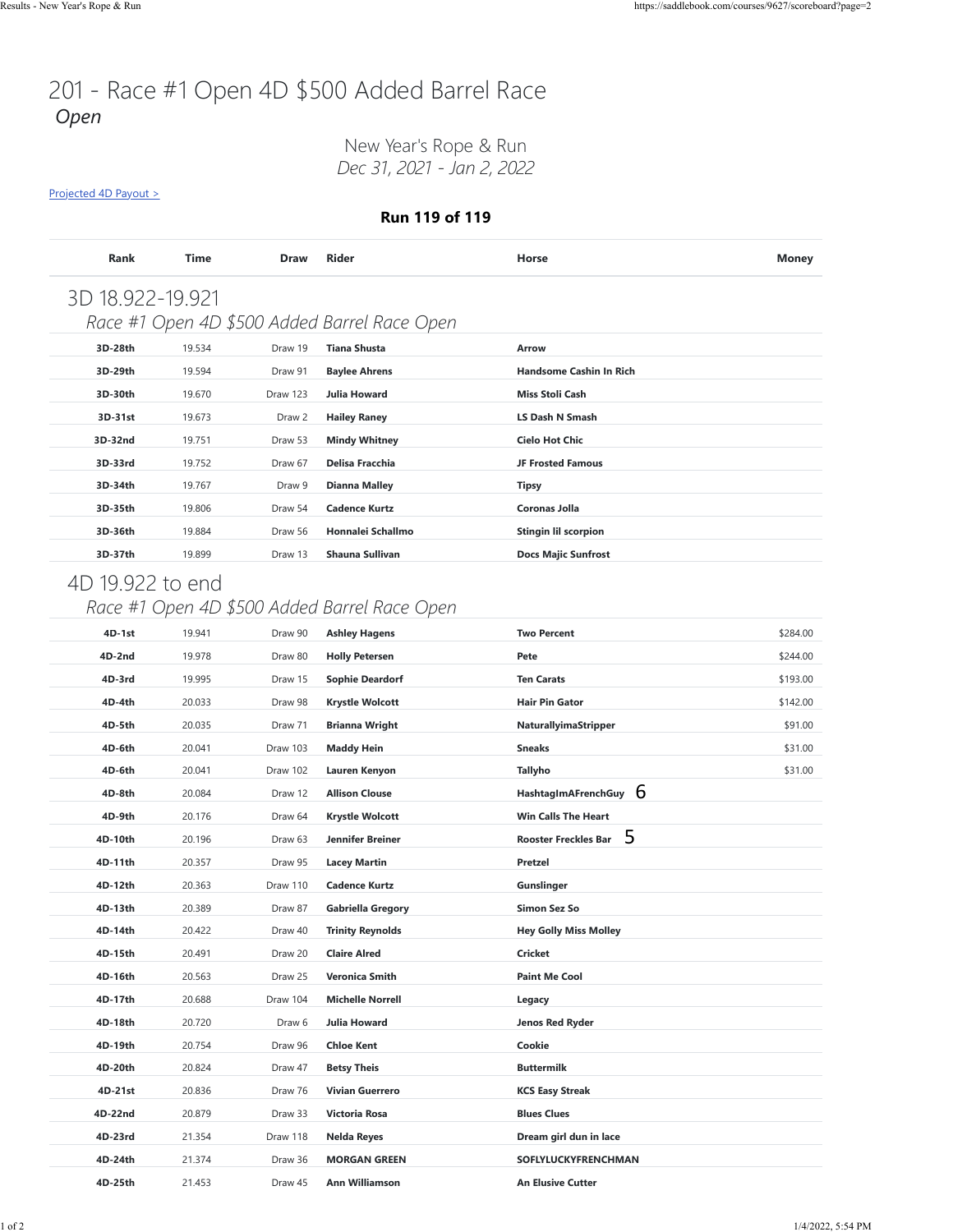| <b>Rank</b> | <b>Time</b> | <b>Draw</b> | <b>Rider</b>            | Horse                       | <b>Money</b> |
|-------------|-------------|-------------|-------------------------|-----------------------------|--------------|
| 4D-26th     | 21.623      | Draw 86     | Samantha Witkowski      | <b>Six Moons Wrangler</b>   |              |
| 4D-27th     | 21.957      | Draw 101    | <b>Kendyl Knight</b>    | Cinch                       |              |
| 4D-28th     | 22.114      | Draw 16     | <b>Lauren Stones</b>    | <b>Stylish Ray Gay</b>      |              |
| 4D-29th     | 22.134      | Draw 72     | <b>Victoria Rosa</b>    | Jigs                        |              |
| 4D-30th     | 22.579      | Draw 44     | <b>Tasha Holmes</b>     | Pearl                       |              |
| 4D-31st     | 23.350      | Draw 14     | <b>Katie Polley</b>     | <b>Shes A Classy Badger</b> |              |
| 4D-32nd     | 23.727      | Draw 81     | <b>Hawley Larrabure</b> | Lexy                        |              |
| 4D-33rd     | 25.035      | Draw 49     | Mackayla Barrickman     | <b>Sparky six Pack</b>      |              |
| 4D-34th     | 26.076      | Draw 106    | Ali Link                | The Pon                     |              |
| 4D-35th     | 26.763      | Draw 105    | <b>Alexis Yanez</b>     | Twitch                      |              |
| 4D-36th     | 27.158      | Draw 23     | <b>Danielle Burnett</b> | <b>Boons Detonator</b>      |              |

© 2022, SaddleBook, LLC. All rights reserved. Please read ou[rprivacy statement](https://saddlebook.com/privacy_policy) and understand the benefits of our[terms of use.](https://saddlebook.com/user_agreement)